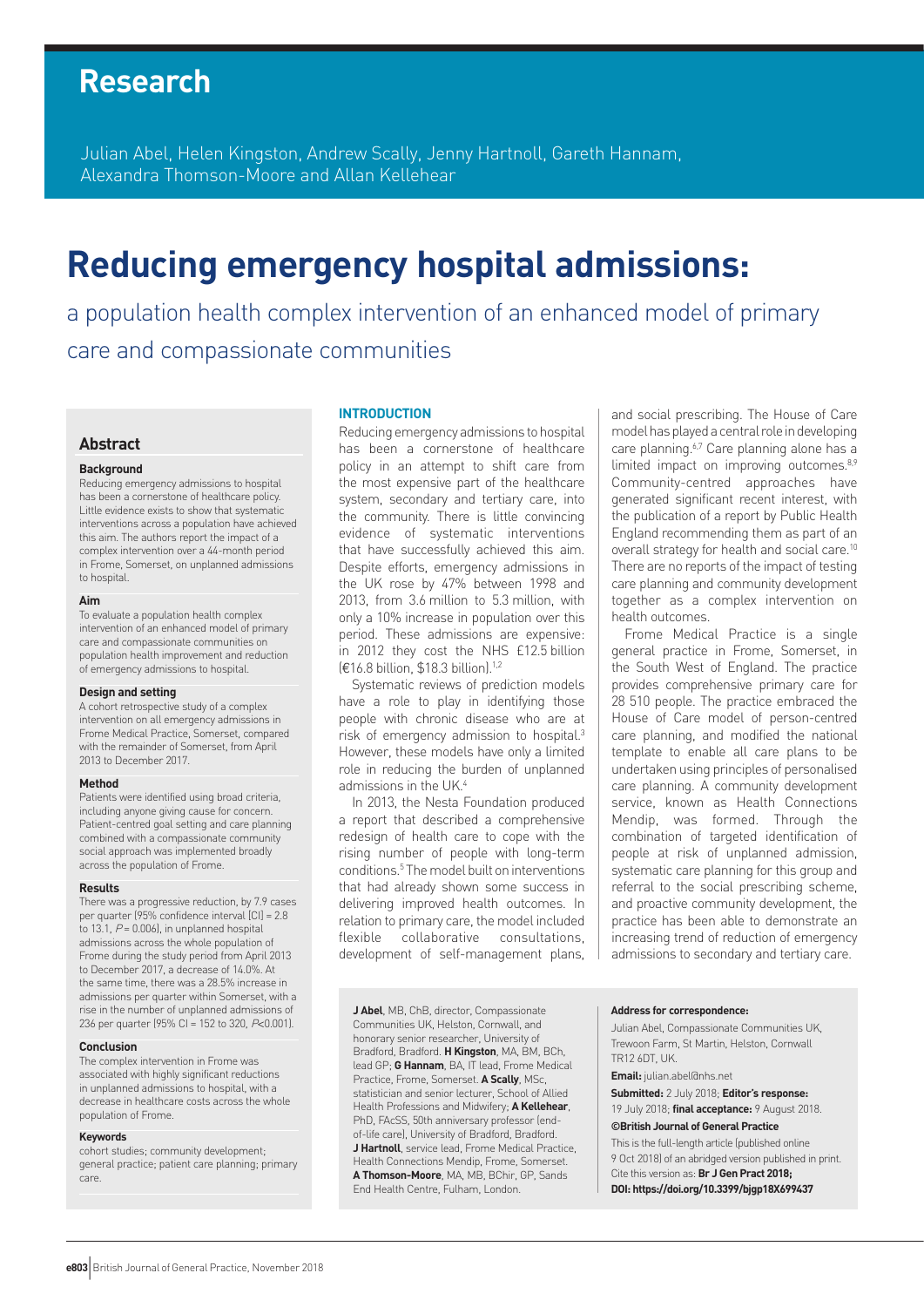## **How this fits in**

There is little evidence for successful interventions that have significantly and sustainably reduced unplanned admissions to hospital. The authors report on a complex intervention across a population of 28 510 people cared for by a single GP practice in Frome, Somerset. The intervention involved rigorous identification of all those in need, not limited by age or diagnosis, followed by care planning and referral to the community development service for goal setting and social network enhancement. The authors have been able to demonstrate a 14% reduction of unplanned admissions, compared with a 28.5% increase in the remainder of Somerset.

Compassionate Communities may include an element of social prescribing.11 However, it is important to remember that it is not primarily that activity which defines their action. Social prescribing is often a way that patient populations are connected — or reconnected — to their communities, by linking their personal lives with new social activities and networks that were previously unknown to, or little used by, them: book clubs, walking clubs, coffee mornings, gym classes, befriending groups, and more.12 These kinds of referrals work well enough for physically mobile populations, but less well, or not at all, for those largely confined to home for mental or physical health reasons, or for reasons of geography or financial barriers. Compassionate Communities bring networks to people, whereas social prescribing requires people to go to the networks. Both types of movement are useful in Compassionate Communities, but social prescribing alone favours mainly those in better health, and is a resource less common in end-of-life care circumstances.

The hypothesis for the design of the complex intervention was that combining a group of interventions, all of which have shown some impact on health outcomes, would result in a significant reduction in unplanned admissions into hospital.

## **METHOD**

The study is a cohort retrospective analysis of a complex intervention on all patients identified for care planning at Frome Medical Practice from 1 April 2014 to 30 December 2017. A systematic identification of patients for care planning was performed. The criteria for identifying patients were broad

and from a variety of professionals and services. It was not limited to those with long-term conditions or older people, and anyone who gave cause for clinical concern could be referred into the service. Care planning was performed with a high degree of reliability. Patients were referred to the social prescribing service as necessary. In addition, patients were systematically identified through a nurse or GP review of all discharge summaries following hospital readmission within 72 hours of discharge. Those patients identified as being of clinical concern were referred into the administrative hub. Actions from the gathered information, including the discharge summaries, were generated and were of various types, including GP visit, medication review, and further services, as appropriate. All of these patients received a phone call offering them a review, and the opportunity to discuss patient-centred goal setting and care planning.

The individual identified was offered an appointment at home or at the surgery to review their care and to make a care plan focusing on enhancing their health and wellbeing. Care planning and/or patientcentred goal setting included treatment escalation and resuscitation choices.

Once care planning had taken place, individuals were offered referral to the Health Connections Service. Health Connections Mendip arranged one-to-one appointments with health connectors for those who were interested. Goal setting and further care planning took place if wanted.

Health Connections Mendip is a community development service with five major components outlined below.

The Mendip Directory. This consists of an extensive list of local resources, ranging from professional support, such as Citizens Advice, housing, and drug and alcohol services, to voluntary and community groups. The Directory is web based and is available to the public as well as professionals.

Community development. Health Connections Mendip originally mapped the extensive variety of community resources, including community groups, peer support networks, and use of volunteer support. More than 400 professional, voluntary, and community groups were identified. These were placed on the Mendip Service Directory, available to professionals and public alike. This is used extensively with over 45 000 hits on the website in the last year (Table 1). If gaps were present,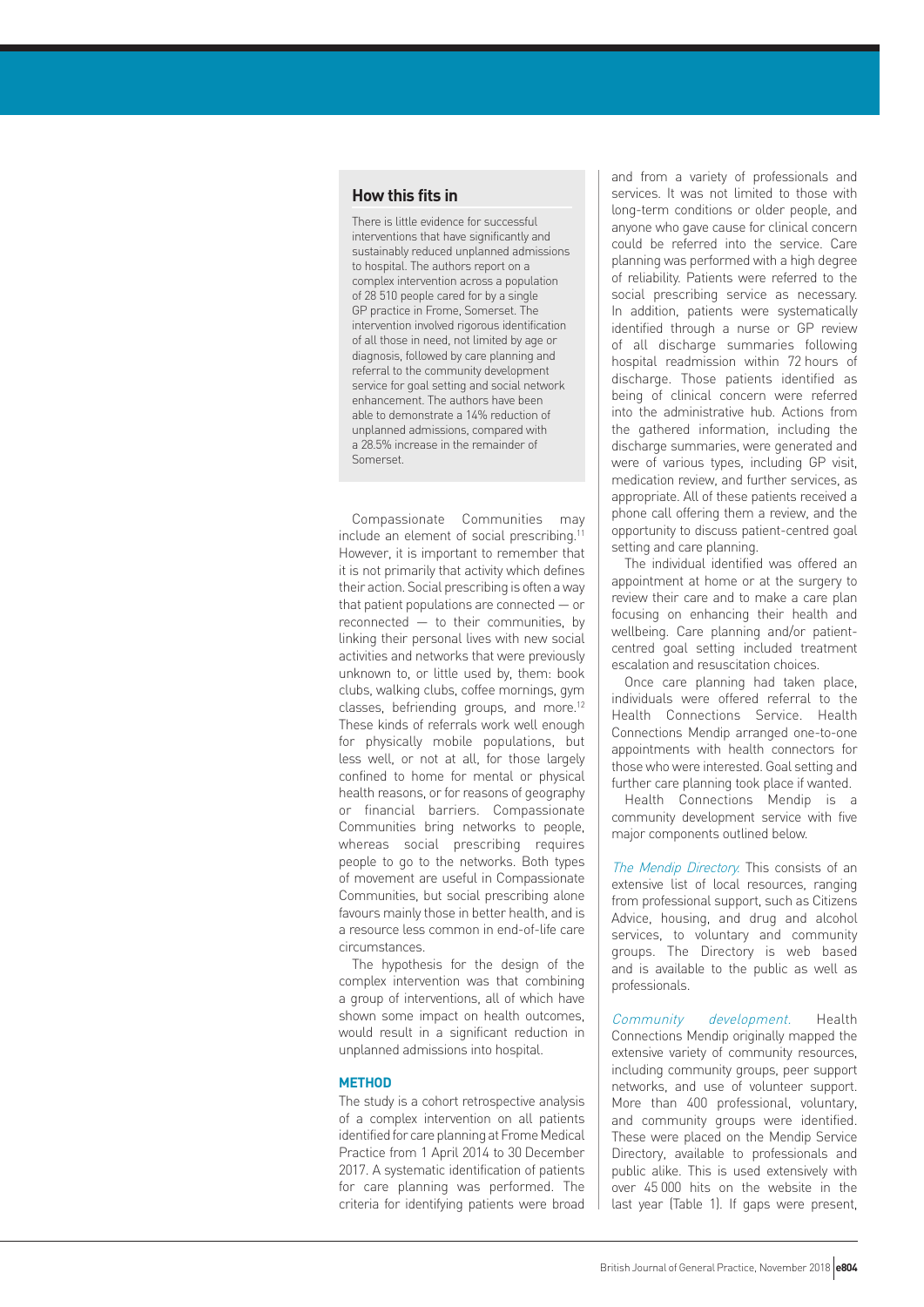## **Table 1. Total number of Health Connections Mendip service directory website hits per year**

|           | Website hits for the |
|-----------|----------------------|
| Year      | service directory, n |
| 2015-2016 | 28.433               |
| 2016-2017 | 32814                |
| 2017-2018 | 45744                |
|           |                      |

new groups were started; for example, a macular degeneration group, a leg ulcer club, a bereavement group, and a stroke group. The Health Connections Mendip Service was not limited to those identified by the hub, and could include anyone at Frome Medical Practice. The groups helped people to meet, set health goals, and manage long-term health issues. These groups were included in the Mendip Directory and provided a useful resource for social prescribing for professional practice.

One-to-one support. Health Connections Mendip employed health connectors who worked on patient-centred goal setting and care planning for a number of sessions. Part of their role was to help patients and carers enhance and build their naturally occurring supportive networks. Building resilient networks was considered to be important to the physical and emotional health needed for the demands of longterm care-giving for those suffering from chronic illness.

Community connectors. Community connectors are volunteers from the community who are trained to help people by signposting to services like health, housing, education, exercise, and debt, using the Mendip Directory as an information resource.

Health Connections Mendip. The organisation runs its own groups when gaps in community resources become apparent. For example, weekly Talking Cafes were started to give people a place to meet. Here, they can be signposted to support services, to 6-week self-management programmes, and to On Track goal-setting groups, as appropriate.

Patients made choices about the level of support they wanted. The Health Connections Mendip service was available directly to the population of Frome, and was not limited to referrals made solely by the primary care team.

Care plans were reviewed on an ongoing basis as circumstances changed. A weekly multidisciplinary meeting took place to discuss complex patients, those discharged from hospital, and those whose circumstances had changed. The project was further supported by a primary care discharge liaison employed by Frome Medical Practice and working at the Royal United Hospital in Bath. Near-patient testing facilities, and ambulatory services provided through an enhanced community hospital role, were also part of the model.

## **Setting**

The GP practice in Frome provides care to inhabitants of the town and the surrounding area. The number of patients enrolled in the practice is 28 510. Local GPs work as one large practice. An internal hub was set up in the practice to identify patients at risk of unplanned admissions. These patients were tracked to ensure that goal setting and care planning took place, and were referred to Health Connections Mendip. Health Connections Mendip identified >400 groups or services in the area, and, when gaps were found, new groups were formed. Data collection for analysis ran from April 2013 to December 2017.

## **Participants**

Eligibility criteria. Patients were identified using a variety of methods. A mixture of databases were searched, such as the Quality and Outcomes Framework longterm conditions database, along with specific searches by diagnosis on the practice database, and by clinical impression. The clinical impression identification was open to all health professionals and was not limited to doctors. Some patients who would not necessarily be picked up by database searches benefit from the use of the models of care due to the limits of predictability of care using screening tools.13,14 These are:

- people aged ≥95 years;
- those with dementia;
- those identified as high risk of admission using the Health Numerics Risk tool;
- those with stage 4 and 5 chronic kidney disease;
- those scoring on the Medical Research Council breathlessness scale at 4 and 5;
- those on telehealth monitoring;
- nursing and residential home residents; and
- palliative care register patients.

In addition, anyone identified to be clinically of concern by the discharge liaison team, the practice team, the district nursing team, a community hospital ward doctor, a discharge summary review, through recent contact, or by ambulance or out-of-hours contacts was eligible. This included carers, and the practice has a coding system to specifically identify carers.

## **Key outcomes**

The primary outcome measures were unplanned admissions to hospital for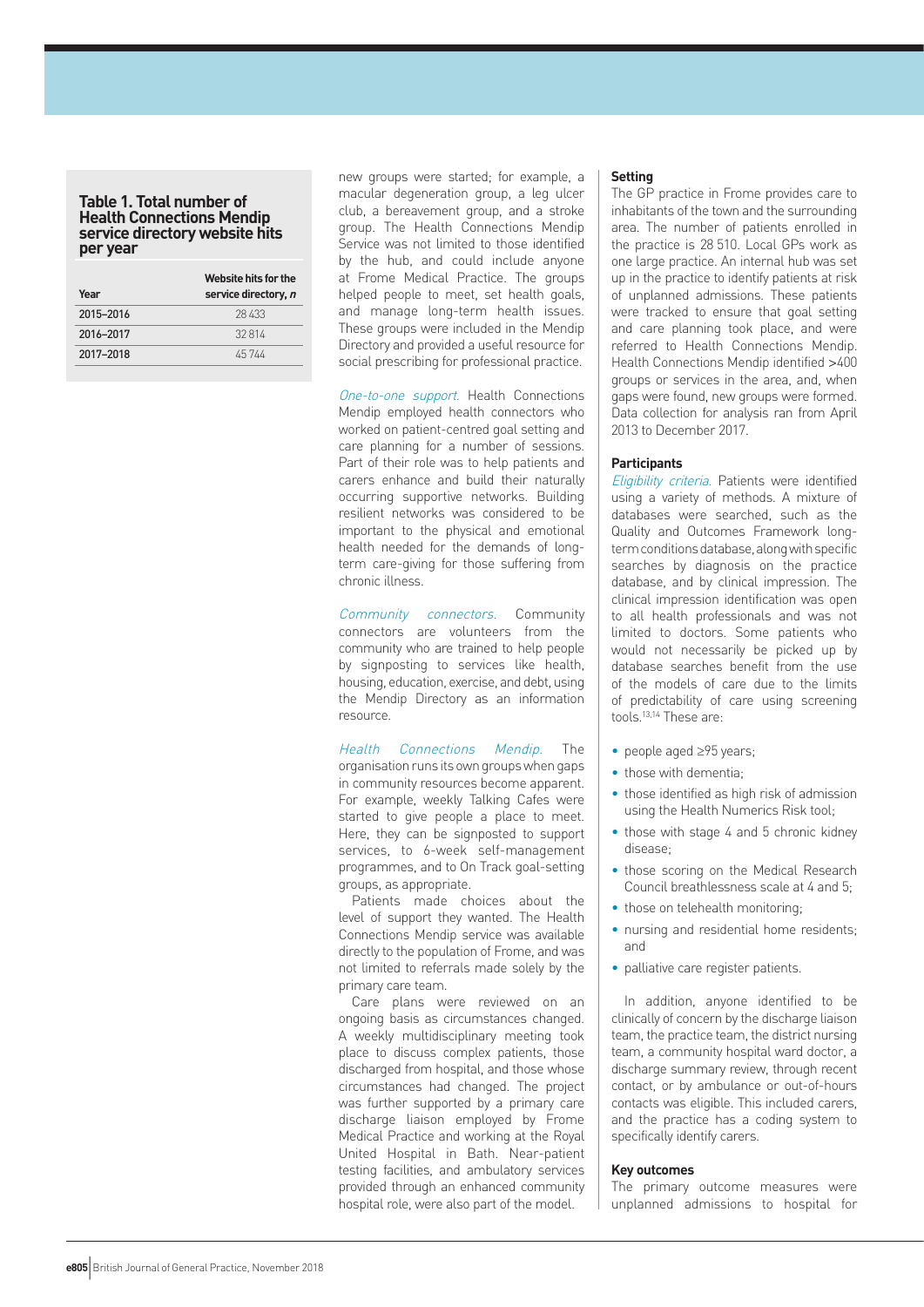all patients of all ages who were under the care of GP practices in Somerset. Hospital Episode Statistics (HES) were used to measure the number of monthly unplanned admissions. This information was aggregated into 3-monthly totals.

Data for Frome patients were compared with data from the whole of Somerset, excluding the Frome patients. The dataset from which the data were taken included both sets of figures.

## **Data sources**

Each unplanned admission to hospital is counted in the HES. Patient-identifiable data were not made available. The dataset gave practice-level information, GP federation cluster, and date of admission. This meant that the data comparing Frome Medical Practice with the rest of Somerset all came from the same data source.

## **Bias**

Frome Medical Practice is the single practice for all the residents of Frome and the surrounding area; thus the population described is a complete cohort. This is helpful in reducing bias, as particular groups or areas are not excluded. Frome has a mixture of populations, with areas of both deprivation and affluence. Its demographics are similar to the profile for the rest of Somerset, except it has a slightly larger proportion of people aged 25–44 and  $<$ 10 years. $15$ 

## **Study size**

The study population included all those cared for by Frome Medical Practice, as the intervention took place for all patients deemed to be in need of increased support at the practice. The comparison group were all people under the care of a GP in the county of Somerset. Although other initiatives have taken place in Somerset that have components of the Frome model of care, the Frome model is unique in applying all four of the component interventions together. This has meant that it is possible to test the outcomes of the Frome model against other areas in the county, as well as the county as a whole.

## **Quantitative variables**

The outcome measure on which the authors focused was the aggregate number of unplanned hospital admissions. These were recorded for patients for the Frome Practice and the remainder of the Somerset practices, and for the pre- and post-intervention periods. The total number of admissions was aggregated by a quarter to reduce the

variability of the monthly data, particularly for the Frome Practice, where, due to it being a single (although large) practice, the monthly variation was substantial.

## **Statistical methods**

Using the quarterly data, monthly variations are smoothed out considerably and with high counts, for which a Poisson distribution tends towards a normal distribution; a general linear regression model was considered to be appropriate to model these data. Four models were generated, evaluating the effect of time on admissions in Frome and (the rest of) Somerset in the periods before and after the intervention began.

Regression models were used for each analysis, with each quarter as a single (linear) covariate. Instead of using a single complex model, the analyses were stratified by Frome/Somerset. All analyses were undertaken using Stata (version 13.1).

The complete dataset of all admissions was used for analysis. The authors were not aware of any cases being lost to follow-up.

## **RESULTS**

During the time period of the study, there were 235 195 unplanned admissions to hospital for patients registered in Somerset. In Frome, there were 9885 unplanned admissions to hospital.

In the pre-intervention period, there was a slight, but not statistically significant, trend for the number of unplanned hospital admissions to increase with time, by 38 cases per quarter  $[P = 0.56]$  in Somerset, and by 9.5 cases per quarter in Frome  $(P = 0.27)$ . However, these were recorded for only five quarters, so the analyses may be underpowered to detect a meaningful trend.

In the post-intervention period, there was a sharp increase in the number of admissions per quarter within the Somerset cohort, compared with the pre-intervention period, with an increase in the number of unplanned admissions of 236 per quarter  $(95%$  confidence interval  $[Cl] = 152$  to 320, P<0.001) (Figure 1). In contrast, within the Frome cohort there was a progressive reduction — by 7.9 cases per quarter (95%  $Cl = 2.8$  to 13.1,  $P = 0.006$  — in unplanned hospital admissions (Figure 2).

The number of admissions per 1000 population in Frome during quarter 1 of 2014, at the beginning of the intervention, was 25. For Somerset this was 27.8. The figure for Frome by the end of the study period, quarter 3 2017, was 21.5, whereas in Somerset this figure had increased to 35.7 per 1000 population, giving a rate of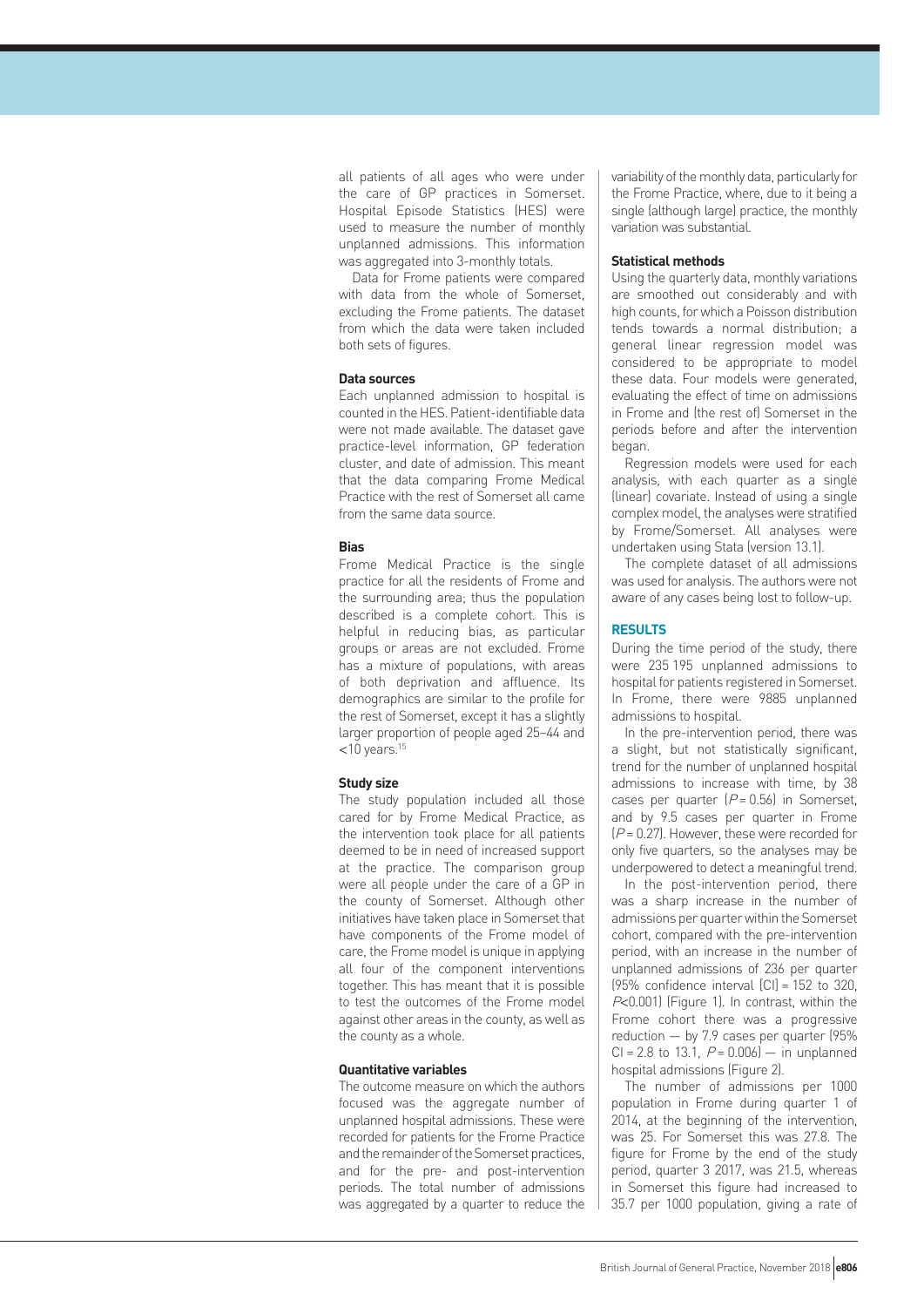

**Figure 1. Total quarterly unplanned admissions in Somerset, April 2013 to December 2017.**

reduction of 14.0% in Frome, and a rate of increase in the remainder of Somerset of 28.5%.

The cost of unplanned admissions in Frome for 2013–2014 was £5 755 487, and £4 560 421 for 2016–2017, a reduction of 20.8%.

The quarterly average number of oneto-one new appointments to see a health connector in the Health Connections Mendip service for April 2016 to March 2017 was 50. For the period of April 2017 to December 2017 the number was 69. The figure for the previous years is not available for Frome alone, but is available for the whole of Mendip.

## **DISCUSSION**

## **Summary**

**300 400 500 600 700 800**

The results demonstrate two main outcomes. First, the number of total

**q1 2013 Intervention starts at quarter 5 (quarter 1 in 2014). q2 2013 q3 2013 q4 2013 q1 2014 q2 2014 q3 2014 q4 2014 q1 2015 q2 2015 q3 2015 q4 2015 q1 2016 q2 2016 q3 2016 q4 2016 q1 2017 q2 2017 q3 2017 0 100 200**

unplanned admissions across the population of Frome decreased significantly over the study period from April 2013 to December 2017. The number of unplanned admissions per quarter at the end of the study period was 14.0% lower than at the beginning. Second, during the same time period, the number of unplanned admissions across Somerset increased sharply. The number of unplanned admissions at the end of the study period was 28.5% higher per quarter compared with the beginning.

The intervention has continued after the study period finished. Costs of unplanned admissions for 2013–2014 in Frome were £5 755 487. For 2016–2017, the costs were £4 560 421. This represents a 20.8% reduction. Cost data are not yet available for the financial year of 2017–2018. Changes in costs are not linear, as payment by results tariffs change over time. Further rollout of the Frome model is taking place in the Mendip area of Somerset, with a population of 112 500 people.

The method of identifying those in need of the intervention in Frome was unlike many other studies that have looked to reduce unplanned admissions to hospital. Rather than relying on identification of people through risk scores or a long-term conditions register, the health professionals at the Frome Practice identified individuals irrespective of diagnosis. In addition, referral from any source, including self-referral, was possible to the Health Connections service. The openness of the patient identification system is likely to have increased the impact of the whole population approach.

The complexity of the intervention has been summarised in four steps:

- patient identification;
- goal setting and care planning;
- enhancement of naturally occurring supportive networks; and
- linkage to community resource.

However, the impact of the Frome project in terms of working practices and organisational culture is diverse. GPs, for example, are able to print off the list of resources available from the Health Connections Mendip directory.16 This website is available to the public, which may have had a further impact on hospital admission reduction. The Frome model is both a medical and social intervention. The model directly involves community action. That being the case, it is not possible to conduct an analysis of those people who were exposed to an intervention compared with

**Figure 2. Quarterly unplanned admissions in Frome Medical Practice, April 2013 to December 2017.**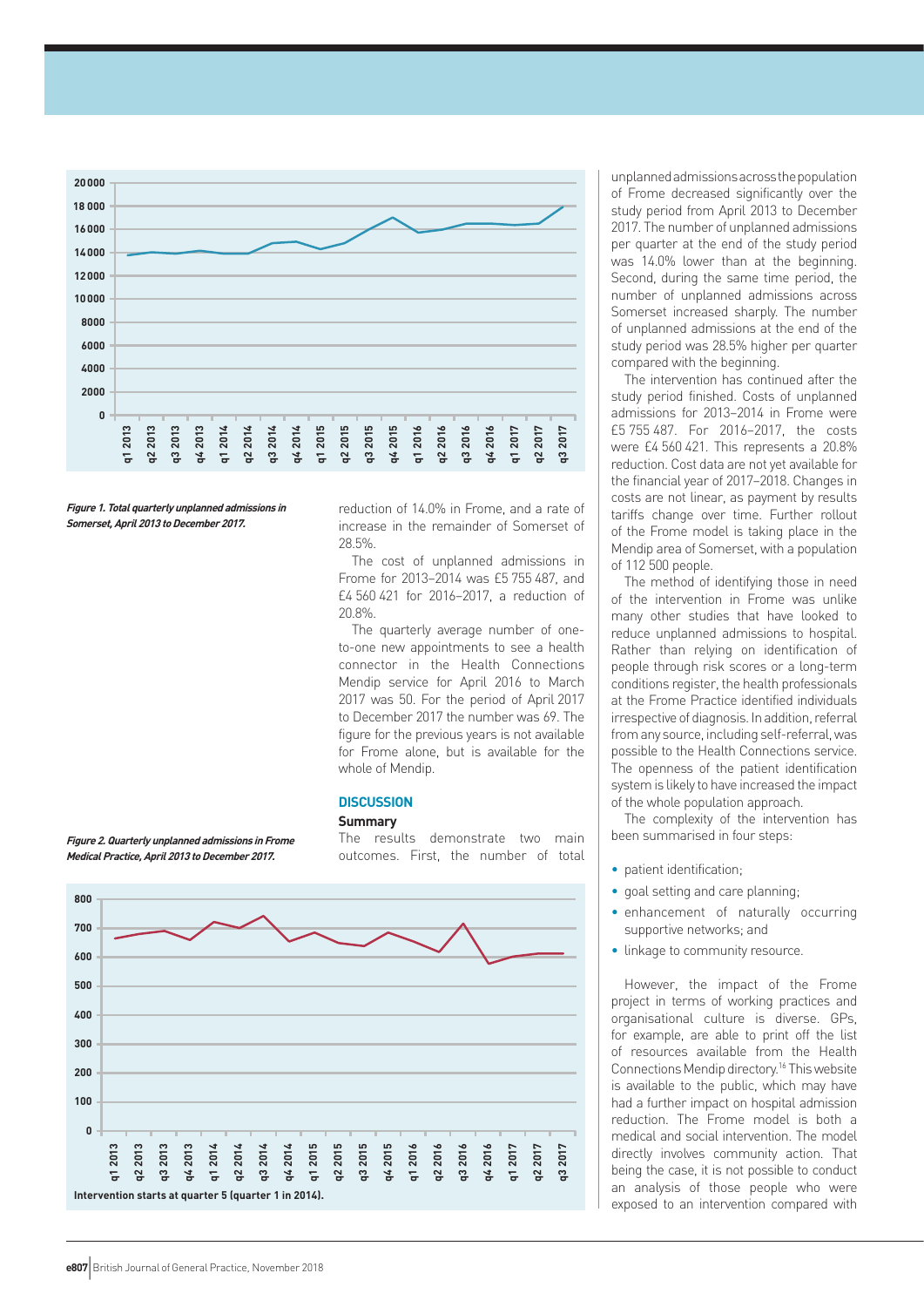those who were not. For example, currently there are >600 community connectors. On average, a community connector will have 20 conversations with people about the resources that are available on the Mendip Directory per year. This is >12 000 conversations in a population of 29 000 people. The aim of community development is to enable as much resource as possible to exist within the community, without always involving health or social care services.

Social connectedness has long been known to be a primary determinant of health and longevity.<sup>17</sup> The authors have found a way to bring this into routine clinical practice in Frome in a systematic way. This may explain some of the reasons for the success of the Frome model at reducing unplanned admissions to hospital.

## **Strengths and limitations**

The significant size of the study population strengthens the reliability of the results. The study setting of Frome meant that the population examined covered all patients who were registered with the general practice. This helps to reduce the risk of bias through exclusion.

Although the results are promising, it is not clear how generalisable they are. The four interventions are, in principle, applicable in a variety of circumstances. Government policy and a number of reports recommend use of these initiatives  $5,6,18,19$ 

This is an observational study and, as such, does not provide proof of causation. The intervention set out to address the needs of people in the hope of providing better care. The original intention did not focus solely on reduction of admissions to hospital. During the 2 years of the study period, no other significant initiatives took place in the town, either in health care or the social infrastructure or demographics of the town itself.

## **Comparison with existing literature**

The results of the application of the Frome model of care are promising and support earlier but smaller-scale indications of success noted for their broad public health mix of clinical and community development healthcare approaches.<sup>20-23</sup>

Uniting primary care and community development worked well in Frome. There are further, more elementary, indications that these work well in other locations in the UK.20,21,24 Nevertheless, general practices are diverse, and it remains to be seen if the same principles can be applied equally effectively in inner-city practices across England, as well as in more rural settings.

This diversity in general practice models highlights the issue of community diversity more broadly. How receptive particular groups in urban areas in the UK, especially some older single household groups, or different ethnic or religious groups, may be to social prescribing and community development opportunities remains questionable. This lack of major empirical data stands out against a background of small studies about the support needs and barriers of these populations that often send out paradoxical, at times even counterintuitive, recommendations.25–27

## **Implications for research and practice**

Many questions remain unanswered, and will require further evaluation. Within Somerset, a variety of admissions avoidance interventions took place in other areas at the time. This complicates the interpretation of the sole impact of the Frome model. The observational nature of the study does not prove causation and further quantitative prospective controlled studies are needed. The complexity of the intervention was summarised into four components. It is not clear how much impact each component had, or the relative importance of combining all four together. Through the development of the model in Frome, along with the rollout across the Mendip area of Somerset, the authors have learnt some principles that could inform a wider rollout of the Frome model in other areas.

First, all functions of the model should be implemented, based on what is known from the literature and from partial implementation in other areas of Somerset that did not result in similar admissions reductions to those found in Frome. The authors believe it is the full model implementation that seems to be the cause of reduction in unplanned admissions. Data from partial implementation in other areas of Somerset failed to stop the rise in population unplanned admission numbers.

Second, implementation in Frome and across Mendip has been owned by primary care. Change has been from the ground up, designed by the people who do the work, rather than a top-down command-andcontrol style change.

Third, clinical impression, rather than risk stratification or use of databases, was used to identify those in need of support.

Fourth, quality improvement methodology was used as the tool for change. Not only does this build continuous improvement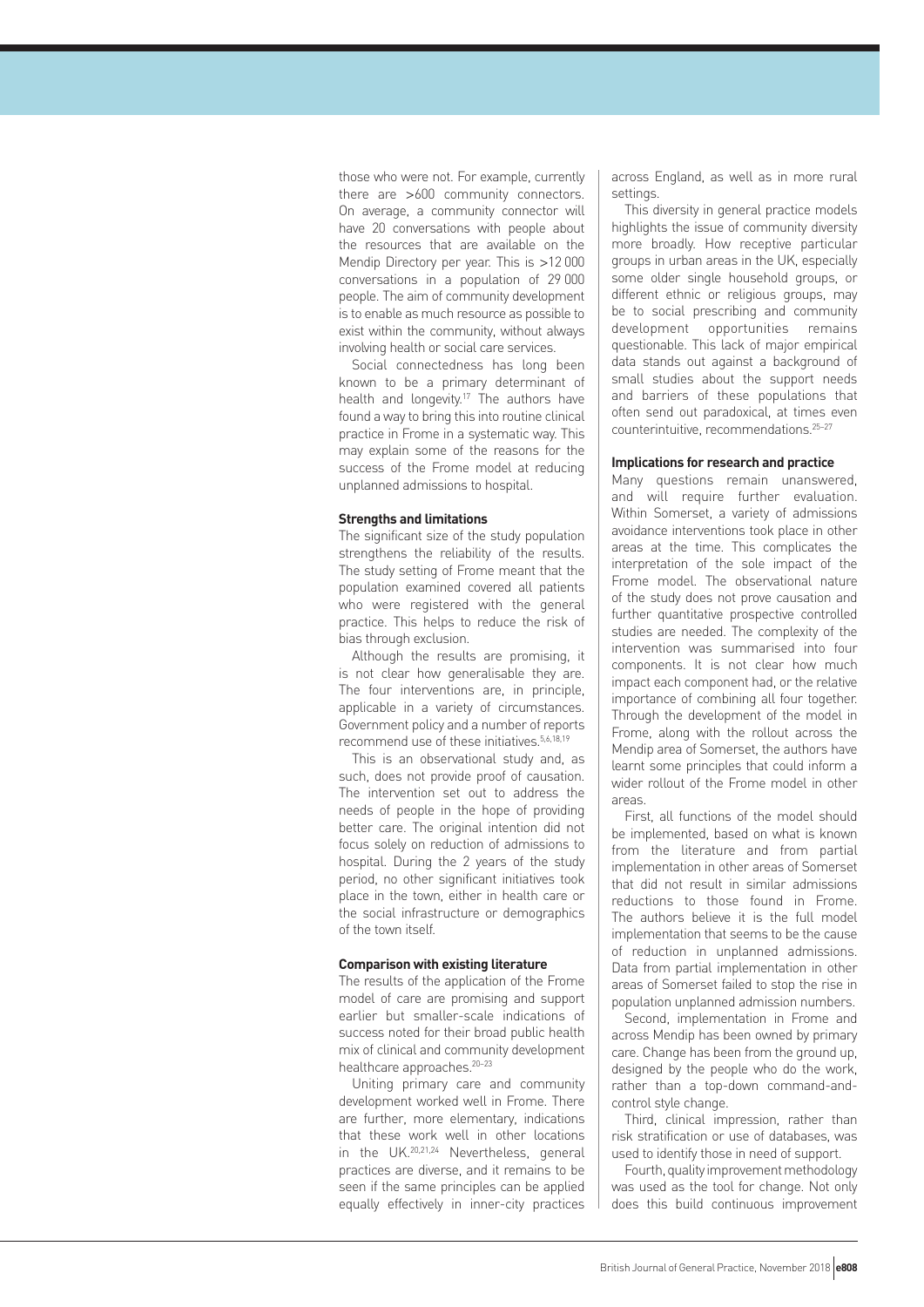from the ground up, it also allows for smallscale testing to find out what works prior to wider use. In addition, safe, reliable systems are needed to be able to make the changes across a population to effect unplanned admissions reduction.

Fifth, the community development worker is seen as a member of the clinical team. Their role has the added advantage of being able to move across organisational silos of professional care and community. The authors feel that it is the integration of both of these areas that has contributed significantly to the success of the project.

Sixth, working relationships across teams and organisational silos come first. Building relationships is seen as the key starting point for change. Without these good relationships, ground-up change is difficult.

In addition to these six key lessons, the authors recommend other factors that will help to build a successful project.

Build on what is already there. Elements of good practice already exist. Building on these means that some of the infrastructure work is done and proper respect is given to the efforts already made. Given the siloed nature of health and social care, a steering group for an area is helpful in coordinating an effective project. Although the authors believe they have described the key functions of the Frome model, they advise that these be adapted to suit local structures. There is no one-size-fits-all solution. Wider rollout should be participatory in nature, adapting to local circumstances and structures, built from the ground up.

The authors recommend that any implementation project should be funded for 3 years. Their experience is that cost reductions begin after the first year; 3-year funding gives time for overall cost reduction to pay for the model. The return in investment for Frome was £6 for every pound spent.

This study does not provide a comprehensive answer as to why the Frome model has been effective. Many further studies will be needed to allow greater understanding of the model and its effectiveness. This includes looking at demographics, as well as seeing what the impact of implementation is in other areas. Notwithstanding the limitations, the current study offers the first major indicator that these kinds of approaches can address the year-on-year increase in unplanned admissions in the UK.

#### **Funding**

Funding for the intervention was through Somerset Clinical Commissioning Group, partners of Frome Medical Practice, and Frome Town Council, who jointly funded the volunteer coordinator post with Somerset Clinical Commissioning Group.

## **Ethical approval**

Not applicable.

## **Provenance**

Freely submitted; externally peer reviewed.

## **Competing interests**

The authors have declared no competing interests.

## **Acknowledgements**

The authors wish to thank Catherine Millington-Sanders for her helpful comments.

## **Discuss this article**

Contribute and read comments about this article: **bjgp.org/letters**